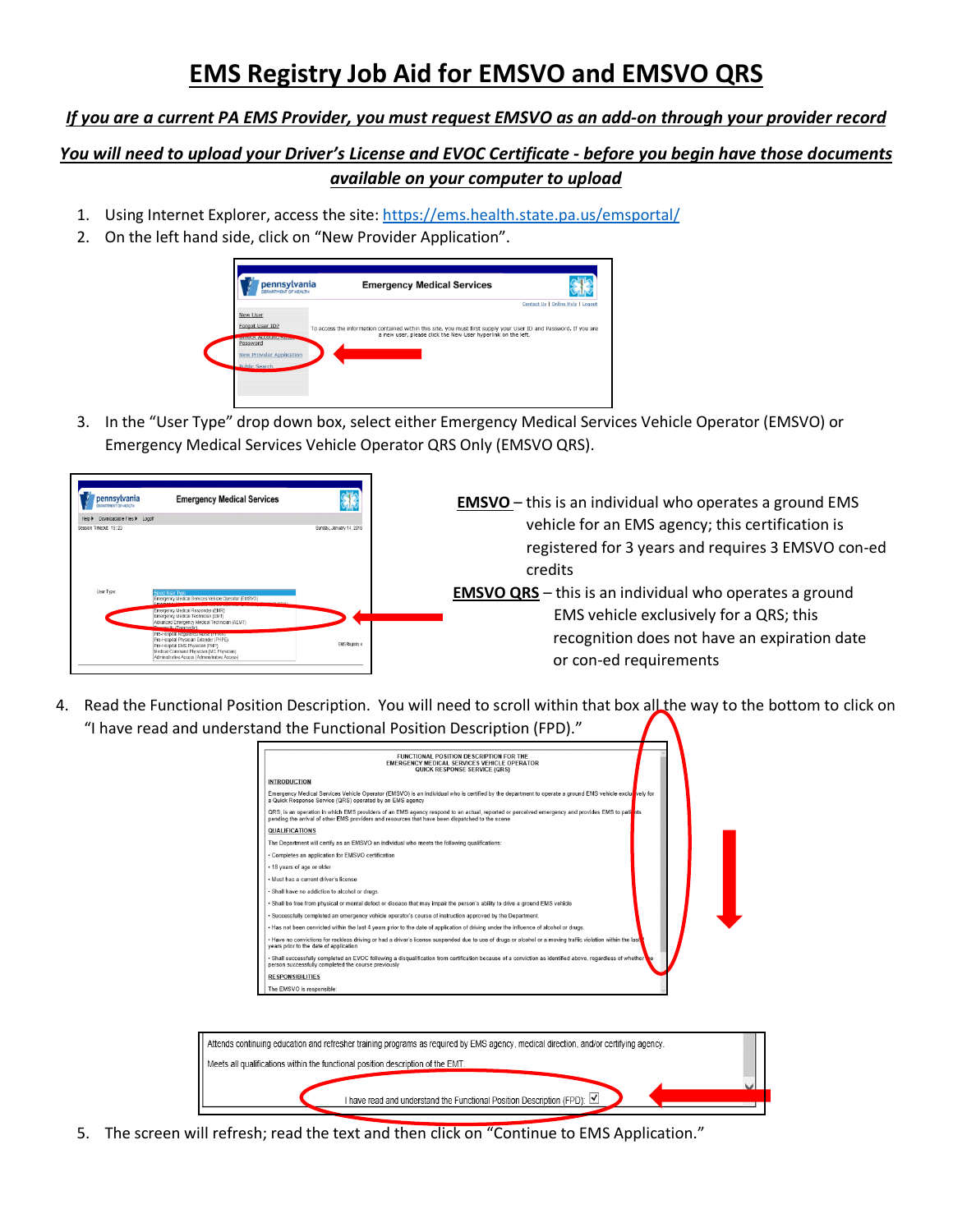| I have read and understand the Functional Position Description (FPD): V                                                                                                                                                                                                                                                                                                                                           |
|-------------------------------------------------------------------------------------------------------------------------------------------------------------------------------------------------------------------------------------------------------------------------------------------------------------------------------------------------------------------------------------------------------------------|
| I have read and understand the Functional Position Description (FPD) for the level of certification selected above. I meet all the competencies listed on the FPD<br>with or without reasonable accommodations and I have no other condition that would preclude me from safely and effectively performing all the skills and tasks of<br>the certification level for which I am applying for as indicated above. |
| If an accommodation is required, I understand that I put a complete the accommodate section on the application to be sent to the Bureau of<br><b>Engency Medical Services for considerates</b>                                                                                                                                                                                                                    |
| Continue to EMS Application                                                                                                                                                                                                                                                                                                                                                                                       |

6. You will be directed to the Applicant Data – General Information Tab. Complete all fields in the General Information Tab.

| <b>General Information</b>            | EMS.<br>olication   Education   Release and Consent                                                                                                                       |
|---------------------------------------|---------------------------------------------------------------------------------------------------------------------------------------------------------------------------|
|                                       |                                                                                                                                                                           |
| <b>Applicant Data</b>                 |                                                                                                                                                                           |
| Name:                                 | Select Suffix V                                                                                                                                                           |
|                                       | <b>Lewi Names</b><br>und Marrian                                                                                                                                          |
| Address:                              | Ritroet Address 1<br>Street Address 2                                                                                                                                     |
|                                       | Pennsylvania<br>$\overline{\phantom{0}}$                                                                                                                                  |
| County of Residence:                  | City<br>711<br>778115<br>fielect County<br>$\checkmark$                                                                                                                   |
|                                       |                                                                                                                                                                           |
| Phone Numbers.                        | Primary Phone<br>Secondary Phone                                                                                                                                          |
| Froat Address:                        |                                                                                                                                                                           |
| Date Of Birth:                        |                                                                                                                                                                           |
|                                       | In lieu of a Gocial Security Number, I am providing a PA drivers license. PA Photo ID, or VISA number                                                                     |
| Social Security Number:               |                                                                                                                                                                           |
| Clarenciers:                          | <b>Relect Geoder</b><br>$\checkmark$                                                                                                                                      |
| Race:                                 | Swisch Rock<br>$\checkmark$                                                                                                                                               |
| Education:                            | $\overline{\phantom{a}}$                                                                                                                                                  |
|                                       | Select Education                                                                                                                                                          |
| Criminal History/Disciplinary Actions |                                                                                                                                                                           |
| NOT chock YES below                   | NOTE: If you have previously reported a conviction or disciplinary action and you have been issued an Authorization Letter from the Bureau of EMS. DO                     |
|                                       |                                                                                                                                                                           |
| $O$ Yos $O$ No.                       | Have you over been convicted of a crime other than a summary or similar offense?                                                                                          |
| $O$ Yos $O$ No.                       | Have you been subject to disciplinary action or had a certification or license or authority to practice any profession or<br>occupation revoked, suspended or restricted? |
| Additional Information                |                                                                                                                                                                           |
| O Yes O No.                           | Do You want to apply for Certification by Endorsement?                                                                                                                    |
|                                       |                                                                                                                                                                           |

7. Social Security # - Enter your Social Security number. If you have a Social Security number, but choose not to provide it, check the appropriate box and enter either your ID number (PA driver's license or PA Photo ID) or VISA number. Another tab titled, "Disclosures" will populate and you will be asked to authorize the PA Department of Health to obtain your Social Security number from the PA Department of Transportation. Your application will not be processed until the PA Department of Health receives your Social Security number. This may possibly delay the issuance of your EMSVO Recognition.

|                       | In lieu of a Social Security Number, I am providing a PA drivers license, PA Photo ID, or VISA number |
|-----------------------|-------------------------------------------------------------------------------------------------------|
| ID Number:            |                                                                                                       |
| Visa Number:          |                                                                                                       |
|                       |                                                                                                       |
|                       |                                                                                                       |
| <b>Applicant Data</b> |                                                                                                       |
| General Information   | EMS Application   Edu ation<br>Re ase and Consent<br><b>Disclosures</b>                               |
|                       |                                                                                                       |

8. If you do not have a Social Security number, check the appropriate box. Another tab titled, "SSN Waivers" will populate and you will be required to complete the waiver statement.

|                    | ID Number:<br>Visa Number:                          | In lieu of a Social Security Number, I am providing a PA drivers license, PA Photo ID, or VISA number<br>I don't have a Social Security Number |                             |
|--------------------|-----------------------------------------------------|------------------------------------------------------------------------------------------------------------------------------------------------|-----------------------------|
| If you check<br>9. | <b>Applicant Data</b><br><b>General Information</b> | Education   Disclos res<br><b>SSN Waivers</b><br><b>EMS Application</b><br><b>Release and Consent</b>                                          | "Yes" for Criminal History, |

another tab titled, "Criminal History" will populate and you will be required to complete additional information. If you have questions relating to convictions, click on the blue help bubble.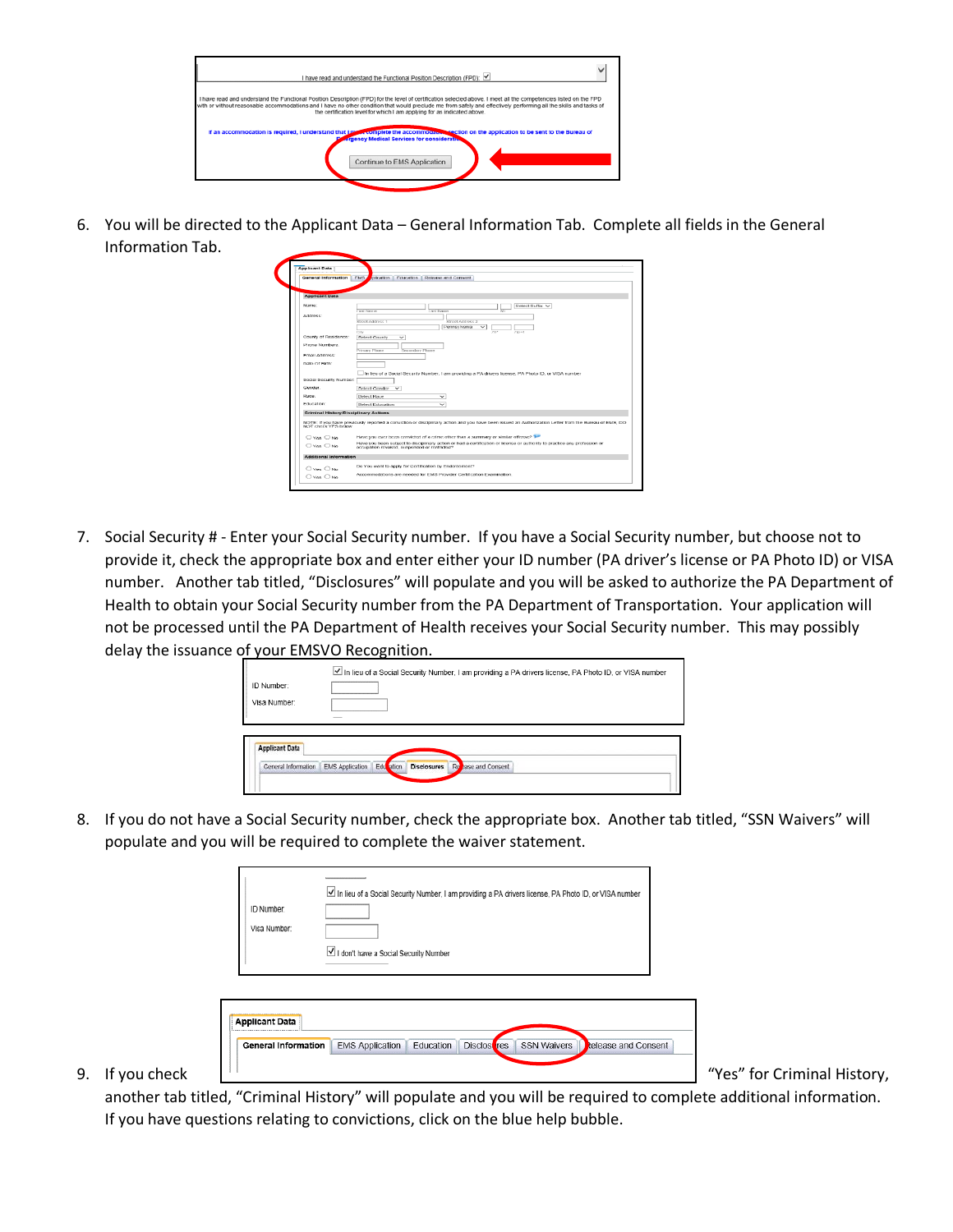| <b>Criminal History/Disciplinary Actions</b> |                                                                                                                                                                                                                                                                                                                                                                 |
|----------------------------------------------|-----------------------------------------------------------------------------------------------------------------------------------------------------------------------------------------------------------------------------------------------------------------------------------------------------------------------------------------------------------------|
| NOT check YES below.                         | NOTE: If you have previously reported a conviction or disciplinary action and you have been issued an Authorization Letter from the Bureau of EMS, DO                                                                                                                                                                                                           |
| Yes.                                         | Have you ever been convicted of a crime other than a summary or similar offense?                                                                                                                                                                                                                                                                                |
| Yes C                                        | Have you been subject to disciplinary action or had a certification or license or authority to practice any profession or<br>occupation revoked, suspended or restricted?                                                                                                                                                                                       |
|                                              |                                                                                                                                                                                                                                                                                                                                                                 |
| Applicant Da                                 | <b>Criminal History</b><br>Failure to supply the Bureau with complete and factual criminal history documentation will result in a delay evaluating and processing your application and will<br>therefore delay your eligibility for Pennsylvania EMS certification and may result in the Department taking action to deny, suspend or revoke your certification |
|                                              | as a Pennsylvania Certified EMS Provider.                                                                                                                                                                                                                                                                                                                       |

10. If you check "Yes" for Disciplinary Action, another tab titled, "Disciplinary Action" will populate and you will be required to complete additional information.

| <b>Criminal History/Disciplinary Actions</b> |                                                                                                                                                                                                                                                               |
|----------------------------------------------|---------------------------------------------------------------------------------------------------------------------------------------------------------------------------------------------------------------------------------------------------------------|
| NOT check YES below.                         | NOTE: If you have previously reported a conviction or disciplinary action and you have been issued an Authorization Letter from the Bureau of EMS, DO                                                                                                         |
| $\frac{m}{2}$ ONO<br>Yes<br>No               | Have you ever been convicted of a crime other than a summary or similar offense?<br>Have you been subject to disciplinary action or had a certification or license or authority to practice any profession or<br>occupation revoked, suspended or restricted? |
| <b>Applicant Data</b>                        | Criminal History                                                                                                                                                                                                                                              |
| <b>General Information</b>                   | Education<br><b>EMS Application</b><br><b>Disciplinary Actions</b><br>Repease and Consent                                                                                                                                                                     |

11. In the Additional Information section, check "No" for the Certification by Endorsement question.



12. Click on the "EMS Application" Tab and complete the information only if it pertains to you; otherwise, you can leave it blank.



13. Click on the Driving History Tab.



14. Driver's License Section: Upload your Driver's License. Click browse to locate the file on your computer. Upload the document. The document will import into the box.



15. Click the "Add" box and a grid will generate with your document.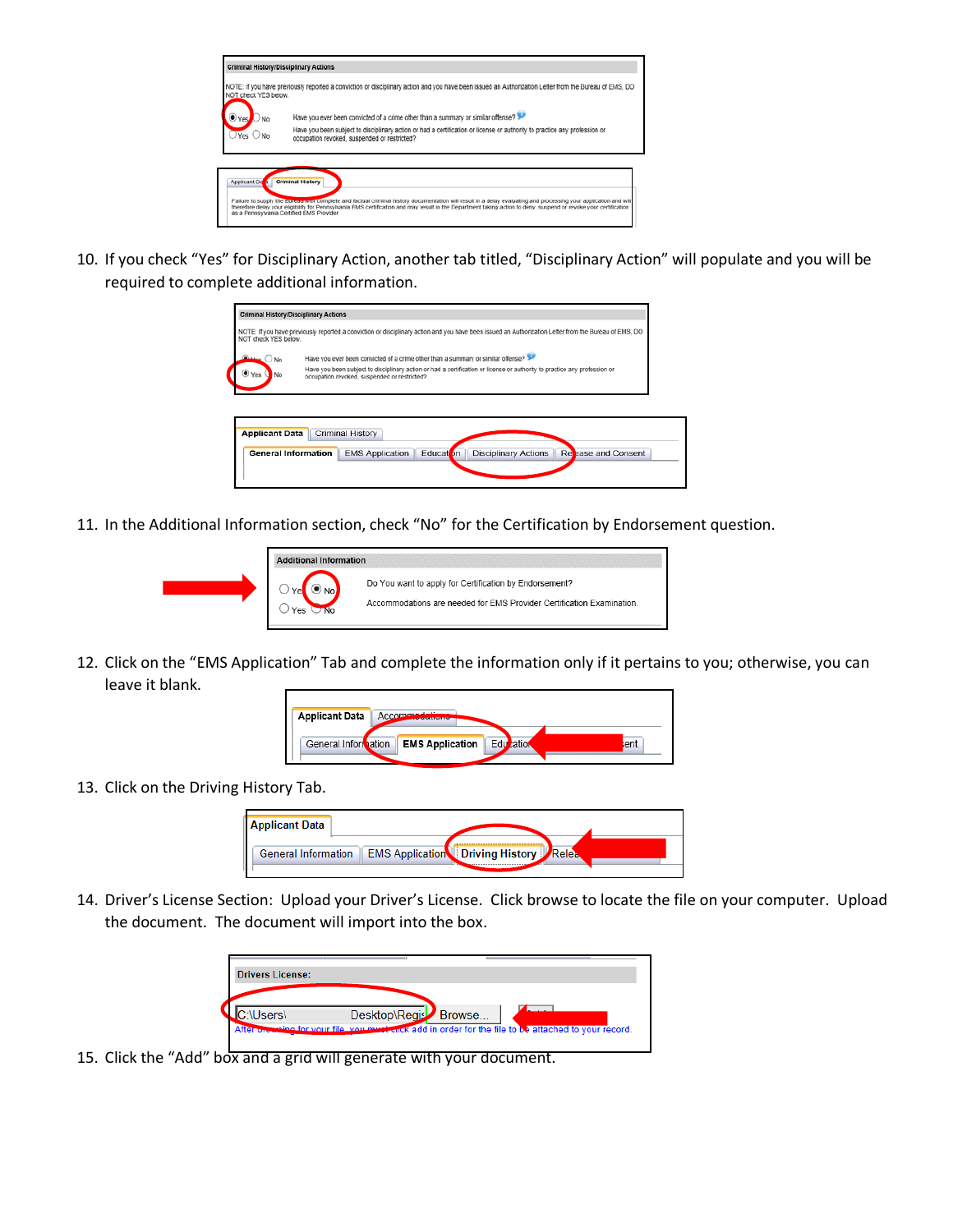

16. EVOC Section: Upload your EVOC Certificate. Click browse to locate the file on your computer. Upload the document. The document will import into the box.



17. Click the "Add" box and a grid will generate with your document.

| Browse.                                                                                             | <b>Add</b> |  |
|-----------------------------------------------------------------------------------------------------|------------|--|
| witer browsing for your file, you must click add in order for the matto be attached to your record. |            |  |
|                                                                                                     |            |  |
|                                                                                                     |            |  |
|                                                                                                     |            |  |

18. General Questions Section: Answer the questions in this section.



19. Driving History Section: Answer the questions in this section. If you answer yes to any of the questions, please follow the instructions for uploading required documents.



20. Click on the Release and Consent Tab.

| <b>Applicant Data</b>                                             |  |
|-------------------------------------------------------------------|--|
| General Information EMS Application Education Release and Consent |  |
| <b>Student Release and Consent</b>                                |  |

21. Read the Release and Consent Statement. Check the box. Click Submit.